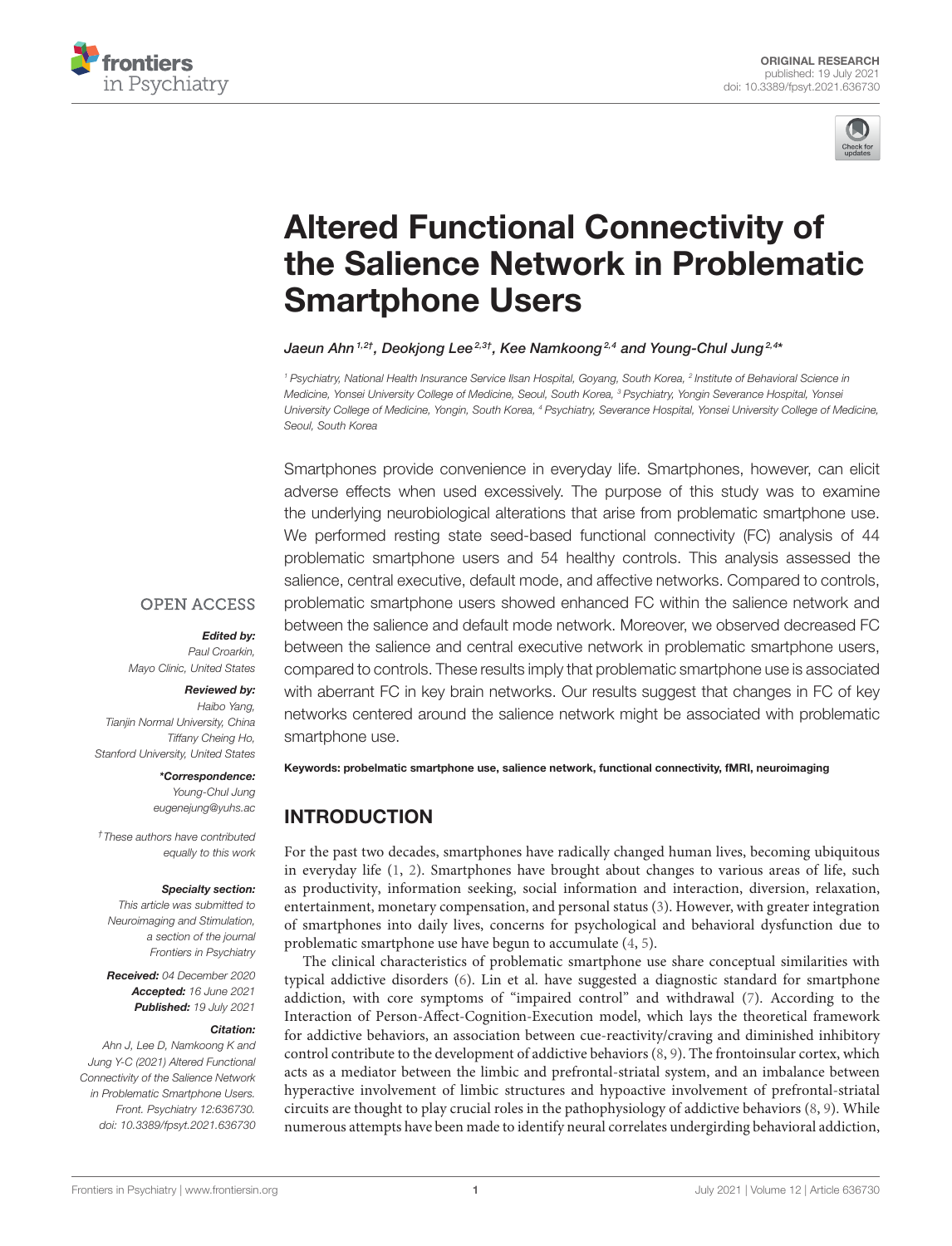most studies have been published on gambling and Internet gaming disorder; neural correlates problematic smartphone usage remain largely unknown.

Resting-state functional magnetic resonance imaging is a powerful tool that can be utilized to investigate correlates related to various neurological and psychiatric disorders. The salience network, central executive network, default mode network, and affective network play key functions in the human brain [\(10,](#page-7-9) [11\)](#page-7-10). The salience network, comprising nodes in the right frontoinsular cortex and anterior cingulate cortex, facilitates orientation to stimuli and allocates attention [\(12\)](#page-7-11). The central executive network, which is responsible for goaldirected behavior involving decision making, comprises the dorsolateral prefrontal cortex and posterior parietal cortex [\(12\)](#page-7-11). The default mode network, which is responsible for stimulusindependent thought processes, comprises the medial prefrontal cortex, the rostral parts of the anterior cingulate cortex, the precuneus, and the posterior cingulate cortex [\(13\)](#page-7-12). Lastly, the affective network, which is relevant for emotion perception and regulation, comprises a set of interconnected neural structures in the amygdala and subgenual anterior cingulate cortex [\(14,](#page-7-13) [15\)](#page-7-14).

Research into changes in intrinsic connectivity networks in behavioral addiction has primarily been limited to Internet gaming disorders and has revealed aberrant functional connectivity (FC) between and within intrinsic connectivity networks in the brain [\(16–](#page-7-15)[18\)](#page-7-16). In Internet gaming disorder, deficient modulation of central executive network activity versus default mode network activity by the salience network has been suggested as a neurobiological mechanism in the maintenance of addictive behaviors [\(16\)](#page-7-15). Furthermore, altered FC to the frontal lobe over the amygdala has been found to contribute to vulnerability to Internet gaming disorder [\(19\)](#page-7-17). Meanwhile, a few neuroimaging studies on problematic smartphone use have also suggested changes in FC in brain regions related with cognitive control and emotional processing: One study reported altered neural deactivation of the prefrontal and cingulate cortex during facial emotion processing in problematic smartphone users, compared to controls [\(20\)](#page-7-18). These results suggest that problematic smartphone use may affect cognitive control during emotional processing via altered integrity of functional brain networks. Another study reported that adolescent problematic smartphone users had reduced FC in brain regions related to cognitive control [\(21\)](#page-7-19). Although these studies provide some insights into the neurobiological basis for problematic smartphone use, relatively few neuroimaging studies have focused on underlying neural correlates responsible for problematic smartphone use.

Thus, we aimed to identify changes in intrinsic connectivity networks in problematic smartphone use. We investigated alterations in FC among core intrinsic connectivity networks (salience network, central executive network, default mode network, and affective network) in problematic smartphone users based on regions of interest in these core networks.

# MATERIALS AND METHODS

## **Participants**

Ninety-eight subjects participated in this study: 29 males with excessive smartphone use, 15 females with excessive smartphone use, 32 healthy males, and 22 healthy females. All subjects were right-handed and between 16 and 54 years of age (mean:  $23.6 \pm 4.8$  years). All participants were administered the Structured Clinical Interview from the Diagnostic and Statistical Manual of Mental Disorders, Fourth Edition to evaluate major psychiatric illness [\(22\)](#page-7-20). The Korean version of the Wechsler Adult Intelligence Scale IV was used to assess intelligence quotient [\(23\)](#page-7-21). Exclusion criteria for all subjects were major psychiatric disorder, intellectual disability, neurological or medical illness, and contraindications on magnetic resonance imaging (MRI) scan. None of the subjects included in this study received psychiatric treatment, including psychopharmacology.

## Psychometric Measures

The Smartphone Addiction Proneness Scale (SAPS) test, developed by the Korean National Information Society Agency to assess problematic smartphone use [\(24\)](#page-7-22), consists of 15 questions and includes the following four subscales: disturbance of adaptive functions, virtual life orientation, withdrawal, and tolerance. Subjects with the following SAPS scores were classified as high-risk smartphone users: (a) total SAPS score of  $\geq 44$ and (b) disturbance of adaptive functions, withdrawal, and tolerance subscale scores of  $\geq$ 15,  $\geq$ 13, and  $\geq$ 13, respectively. In this study, subjects with the following SAPS scores were classified as potentially at-risk smartphone users: (a) total SAPS score of  $\geq$ 40 and  $\leq$ 43 or (b) disturbance of adaptive functions subscale score of  $>14$ . The high-risk or potentially at-risk users were classified as problematic smartphone users. The Cronbach's alpha of the SAPS was 0.932 in the present sample.

The Internet Addiction Test (IAT) was administered to assess Internet addiction status [\(25\)](#page-7-23), with a Cronbach's alpha value of 0.933 in the present sample. The Barratt Impulsiveness Scale version 11 (BIS-11) was administered to test impulsivity [\(26\)](#page-7-24), with a Cronbach's alpha in the present sample of 0.800. To evaluate comorbid psychiatric conditions of depression, anxiety, and alcohol use disorder, all subjects were administered the Beck Depression Inventory (BDI, Cronbach's alpha = 0.790), Beck Anxiety Inventory (BAI, Cronbach's alpha = 0.796), and Alcohol Use Disorder Identification Tests (AUDIT, Cronbach's alpha = 0.782), respectively.

# FC Analysis

Brain MRI data were acquired using a 3T MRI scanner (Magnetom; Siemens, Munich, Germany) equipped with an eight-channel head coil. The structured MRI data were obtained through a T1-weighted spoiled gradient echo sequence (echo time  $= 2.19$  ms, repetition time  $= 1,780$  ms, flip angle =  $9^\circ$ , field of view = 256 mm, matrix = 256  $\times$ 256, transverse slice thickness  $= 1$  mm). The functional MRI data were obtained through a single-shot T2-weighted gradient echo planar pulse sequence (echo time  $= 30$  ms,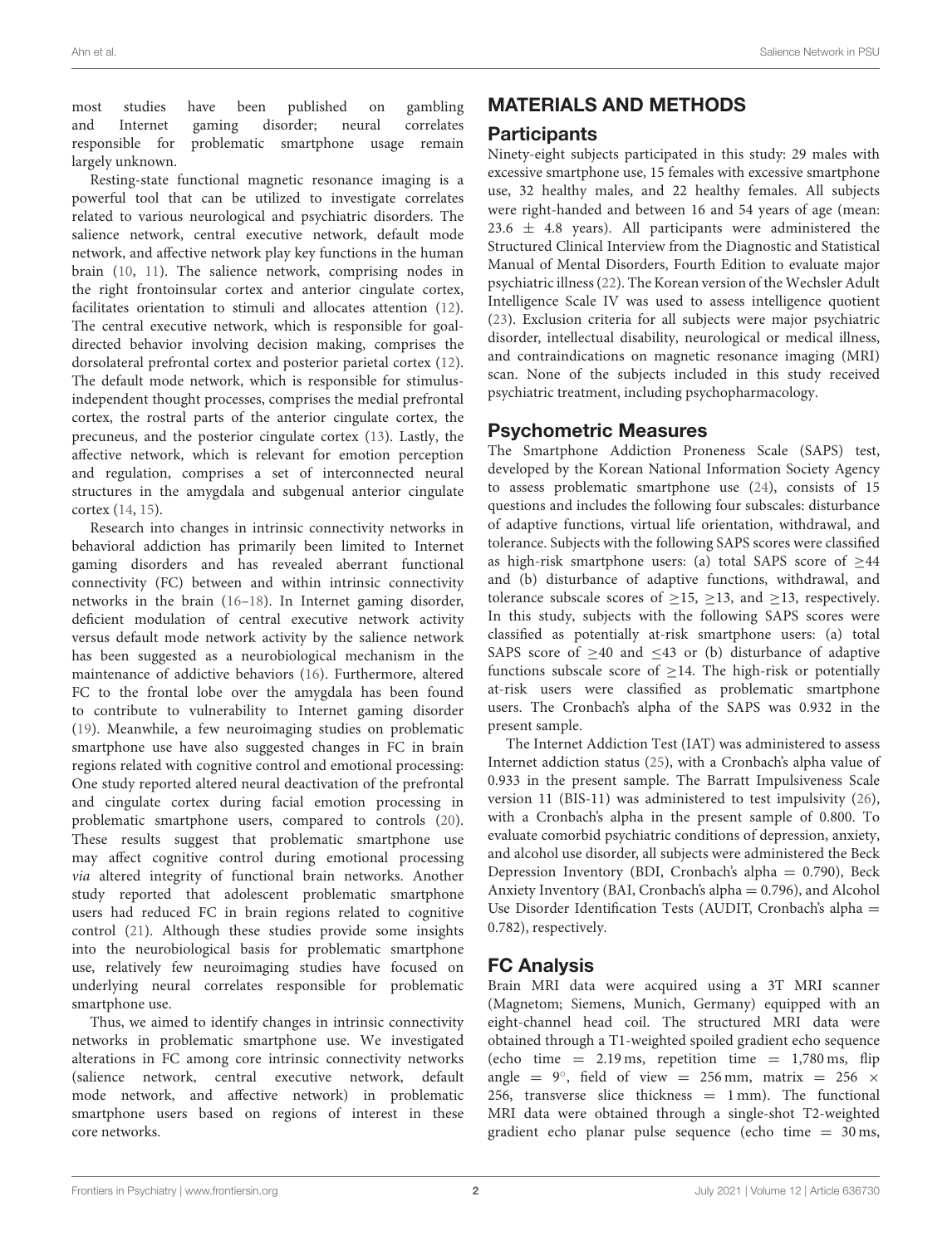repetition time =  $2,500 \text{ ms}$ , flip angle =  $90^\circ$ , field of view  $= 240$  mm, matrix  $= 64 \times 64$ , slice thickness  $= 3.5$  mm). During the acquisition of functional MRI data, subjects were instructed to look at a white cross in the center of a black background for 6 min without any cognitive, lingual, or motor activities.

Imaging data were processed using a Microsoft Windows platform running MATLAB version 9.3 (R2020a) (The MathWorks Inc, Natick, MA, USA) and the MATLABbased CONN-fMRI Functional Connectivity toolbox, version 19.c (Cognitive and Affective Neuroscience Laboratory, Massachusetts Institute of Technology, Cambridge, MA, USA). The default CONN preprocessing pipeline was applied. To correct motion across volumes, functional images were aligned to the first volume using a least-square minimization and a six-parameter rigid body spatial transformation. Unwarping and slice-timing correction were also applied.

Next, we ran the ART-based automatic outlier detection for later scrubbing. Specifically, functional volumes were deemed outliers if their signal intensity deviated more than five standard deviations from the mean signal intensity of the whole series or showed evidence of displacement superior to 0.9 mm in relation to the preceding volume. Subjects for whom more than 15% of frames were censored for scrubbing were excluded: all subjects were included in the FC analysis because none met these exclusion criteria. Both functional and structural images were then subjected to gray and white matter and cerebrospinal fluid segmentation, and a bias correction was performed to remove varying intensity differences across images.

Finally, structural and functional data were spatially normalized in parallel through non-linear transformations to the Montreal Neurological Institute space. Images were re-sliced to a 2-mm isotropic resolution and smoothed with an 8-mm full-width at half-maximum (FWHM) isotropic Gaussian kernel. After preprocessing, imaging data were denoised from residual movement and physiological noise (i.e., respiration, cardiac pulsations, slow involuntary head position motion, or "spike-like" movements) [\(27\)](#page-7-25). Specifically, the denoising steps included a temporal de-spiking, regressing out confounding factors (i.e., BOLD signal small ramping effects at the beginning of each session, six rigid body realignment parameters and their first order derivatives), an anatomical component-based noise correction method (aCompCor, which reduces physiological and movement noise), the ART scrubbing protocol, linear detrending to remove linear signal drift, and band-pass filtering to restrict the analysis to a range of frequencies of interest (0.008–0.09 Hz).

Seed-to-voxel FC maps for each subject were constructed using the CONN-fMRI toolbox 19.c [\(http://www.nitrc.org/](http://www.nitrc.org/projects/conn) [projects/conn\)](http://www.nitrc.org/projects/conn). While configuring individual seed-to-voxel FC maps, movement parameters for each subject were preserved as confounders within the general linear model. For four networks, the following spherical seeds with a 6-mm radius were selected: the dorsal anterior cingulate cortex (6 45 9) [\(28\)](#page-7-26) and the anterior frontoinsular cortex (left anterior frontoinsular cortex: −45 35 9; right anterior frontoinsular cortex: 45 3 15) [\(29\)](#page-7-27) of the salience network; the bilateral frontal eye field (left frontal eye field: −24 −15 66; right frontal eye field: 28 −10 58) [\(29\)](#page-7-27) and bilateral dorsolateral prefrontal cortex (left dorsolateral prefrontal cortex: −40 18 24; right dorsolateral prefrontal cortex: 40 18 24) [\(30\)](#page-7-28) of the central executive network; the posterior cingulate gyrus  $(-5 -49 -40)$  [\(31\)](#page-8-0), the medial prefrontal cortex  $(-1 47 -4)$ [\(31\)](#page-8-0), and the bilateral rostral anterior cingulate cortex (left rostral anterior cingulate cortex: −5 34 28; right rostral anterior cingulate cortex: 5 34 28) [\(32\)](#page-8-1) of the default mode network; and the bilateral amygdala (left amygdala: −24 −4 −16; right amygdala:  $24 -4 -16$  [\(33\)](#page-8-2) and bilateral subgenual anterior cingulate cortex (left subgenual anterior cingulate cortex: −5  $25 -10$ ; right subgenual anterior cingulate cortex:  $5\ 25\ -10$ ) [\(32\)](#page-8-1) of the affective network were selected as regions of interest (ROIs). All seed regions were built using the MarsBaR toolbox in SPM to create 6-mm spherical ROI images. Signals from white matter and ventricular regions were also eliminated through linear regression [\(34\)](#page-8-3). To reduce artifacts caused by head motion, estimated subject-motion parameters [\(35\)](#page-8-4) implemented in CONN's default denoising guideline were applied to the linear regression model. Correlation coefficients were estimated and converted to z-values using Fisher's r-to-z transformation for the calculation of FC strengths. Afterwards, FC strength estimates were compared between groups using an analysis of covariance (ANCOVA) on each voxel, after controlling for age and sex. All imaging analyses were corrected for multiple comparisons using a combination of voxel-level thresholds  $(p < 0.001)$  and cluster extent threshold false discovery rate correction ( $p < 0.05$ ).

### Statistical Analysis

Statistical analyses were conducted using the Statistical Package for the Social Sciences (SPSS) version 25.0 (SPSS Inc., Chicago, IL, USA). Differences with  $p$ -values <0.05 were considered statistically significant. To compare demographic and psychological features, we employed independent Student's t-tests and  $\chi^2$  tests. We conducted correlation analyses to verify that FC strengths were correlated with clinical variables (smartphone usage times, SAPS score, and BIS score). In subsequent partial correlation analyses, parameters related to comorbidity conditions (age and gender) were added as covariates.

### Ethics

This study was carried out in accordance with the latest version of the Declaration of Helsinki, and under the guidelines for human subject research established by the Institutional Review Board at Yonsei University. All protocols for this study were approved by the Institutional Review Board at Severance Hospital, Yonsei University. Written informed consent was obtained from all participants before enrollment.

# RESULTS

## Participant Characteristics

Problematic smartphone users and controls did not significantly differ with respect to age, sex, full scale IQ, or AUDIT scores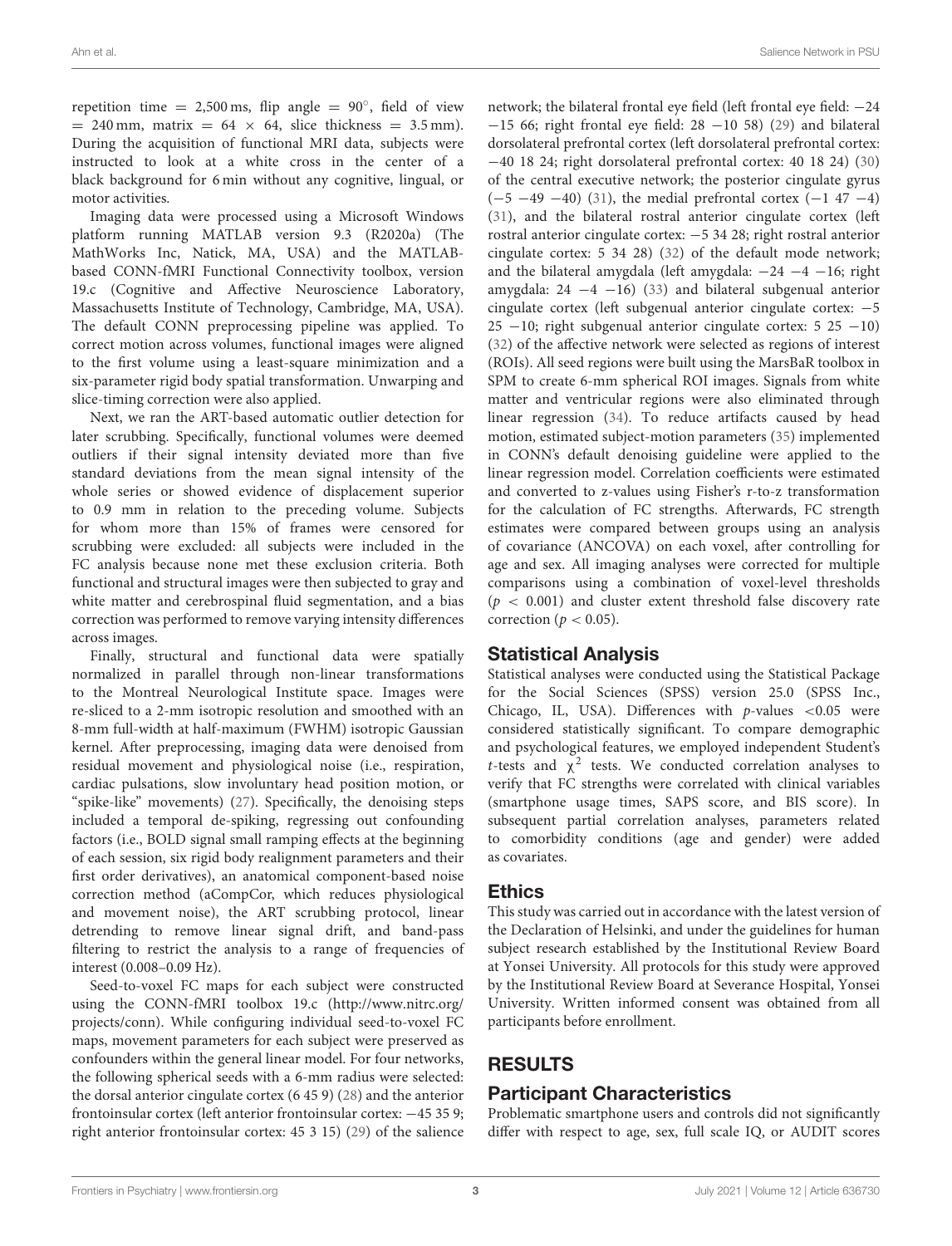#### <span id="page-3-0"></span>TABLE 1 | Demographics and clinical characteristics of study participants.

|                                               | <b>Excessive smartphone</b><br>users ( $n = 44$ ) Mean (SD) | Healthy controls $(n = 54)$<br>Mean (SD) | <b>Test</b>      | df     | <b>Test</b>      |
|-----------------------------------------------|-------------------------------------------------------------|------------------------------------------|------------------|--------|------------------|
| Age (years)                                   | 24.6(6.1)                                                   | 22.7(3.3)                                | $t = 1.871$      | 96     | $t = 1.871$      |
| Sex (male), number (%)                        | 29 (47.5%)                                                  | 32 (52.5%)                               | $\chi^2 = 0.456$ |        | $\chi^2 = 0.456$ |
| Full-scale IQ <sup>a</sup>                    | 110.5 (12.0)                                                | 109.7 (10.7)                             | $t = 0.341$      | 96     | $t = 0.341$      |
| <b>SAPS</b>                                   | 45.0(4.7)                                                   | 29.4(6.3)                                | $t = 13.983$     | 95.299 | $t = 13.577$     |
| Disturbance of adaptive functions             | 15.3(1.8)                                                   | 9.6(2.4)                                 | $t = 13.454$     | 95.391 | $t = 13.070$     |
| Virtual life orientation                      | 4.2(1.3)                                                    | 2.8(1.0)                                 | $t = 6.055$      | 96     | $t = 6.055$      |
| Withdrawal                                    | 11.8(2.2)                                                   | 8.1(2.5)                                 | $t = 7.749$      | 96     | $t = 7.749$      |
| Tolerance                                     | 13.6(1.5)                                                   | 8.9(2.7)                                 | $t = 10.875$     | 84.497 | $t = 10.279$     |
| <b>IAT</b>                                    | 48.8 (13.6)                                                 | 36.8 (17.7)                              | $t = 3.693$      | 96     | $t = 3.693$      |
| <b>BIS</b>                                    | 55.5(8.8)                                                   | 49.8 (8.7)                               | $t = 3.207$      | 96     | $t = 3.207$      |
| <b>BDI</b>                                    | 8.7(4.6)                                                    | 6.2(5.0)                                 | $t = 2.531$      | 96     | $t = 2.531$      |
| BAI                                           | 8.5(5.9)                                                    | 5.0(4.4)                                 | $t = 3.239$      | 78.262 | $t = 3.333$      |
| <b>AUDIT</b>                                  | 9.6(5.3)                                                    | 7.7(5.1)                                 | $t = 1.739$      | 96     | $t = 1.739$      |
| Duration of smartphone use per day<br>(hours) | 6.9(2.1)                                                    | 2.6(1.2)                                 | $t = 12.147$     | 65.910 | $t = 12.783$     |

*AUDIT, alcohol use disorder identification test; BAI, Beck anxiety inventory; BDI, Beck depression inventory; BIS, Barratt impulsivity scale; IAT, Internet addiction test; IQ, intelligence quotient; SAPS, smartphone addiction proneness scale. SD, standard deviation.*

*a IQ was assessed using the Wechsler Adult Intelligence Scale.*

<span id="page-3-1"></span>TABLE 2 | Whole-brain seed-based functional connectivity analysis results.

|                                      | Region | BA                   | kE | <b>Tmax</b> | $\boldsymbol{x}$ | y     | z     |                |
|--------------------------------------|--------|----------------------|----|-------------|------------------|-------|-------|----------------|
| Salience network - dorsal ACC        |        |                      |    |             |                  |       |       |                |
| Excessive smartphone users > control | Left   | Anterior FIC         | 48 | 209         | 4.23             | $-40$ | 24    | $\overline{2}$ |
| Salience network - anterior FIC      |        |                      |    |             |                  |       |       |                |
| Excessive smartphone users > control | Left   | Precuneus            | 5  | 207         | 3.82             | $-4$  | $-42$ | 58             |
|                                      | Right  | Supramarginal gyrus  | 5  | 169         | 4.5              | 64    | $-34$ | 26             |
|                                      | Right  | Orbitofrontal cortex | 34 | 266         | 5.3              | 24    | 8     | $-20$          |
|                                      | Left   | Dorsal ACC           | 24 | 354         | 4.76             | $-6$  | 20    | 26             |
| Control > excessive smartphone users | Left   | <b>DLPFC</b>         | 9  | 190         | 4.01             | $-16$ | 30    | 50             |
|                                      | Left   | <b>VLPFC</b>         | 47 | 361         | 4.59             | $-38$ | 38    | $-12$          |
| Central executive network - DLPFC    |        |                      |    |             |                  |       |       |                |
| Excessive smartphone users > control | Left   | Postcentral gyrus    | 3  | 188         | 4.11             | $-66$ | $-10$ | 32             |
| Default mode network - rostal ACC    |        |                      |    |             |                  |       |       |                |
| Excessive smartphone users > control | Left   | Anterior FIC         | 48 | 169         | 4.31             | $-26$ | 20    | 12             |
| Affective network - Amygdala         |        |                      |    |             |                  |       |       |                |
| Excessive smartphone users > control | Left   | <b>DLPFC</b>         | 9  | 563         | 5.25             | $-34$ | 12    | 46             |
| Affective network - subgenual ACC    |        |                      |    |             |                  |       |       |                |
| Control > excessive smartphone users | Left   | Lingual gyrus        | 18 | 233         | 4.4              | $-26$ | $-84$ | $-14$          |
|                                      |        |                      |    |             |                  |       |       |                |

*ACC, anterior cingulate cortex; DLPFC, dorsolateral prefrontal cortex; FIC, frontoinsular cortex; VLPFC, ventrolateral prefrontal cortex. Brain regions showing a significant difference in functional connectivity between groups.*

(**[Table 1](#page-3-0)**). Psychometric self-repost scales showed significant group differences in SAPS ( $p < 0.001$ ), IAT ( $p < 0.001$ ), BDI ( $p = 0.013$ ), BAI ( $p = 0.001$ ), and BIS ( $p = 0.002$ ) scores. Problematic smartphone users spent significantly more time daily using their smartphones than the control group ( $p < 0.001$ ).

#### FC Analysis Results Salience Network

Problematic smartphone users showed stronger FC between the dorsal anterior cingulate cortex and anterior frontoinsular cortex, as well as anterior frontoinsular cortex-based FC with the precuneus, supramarginal gyrus,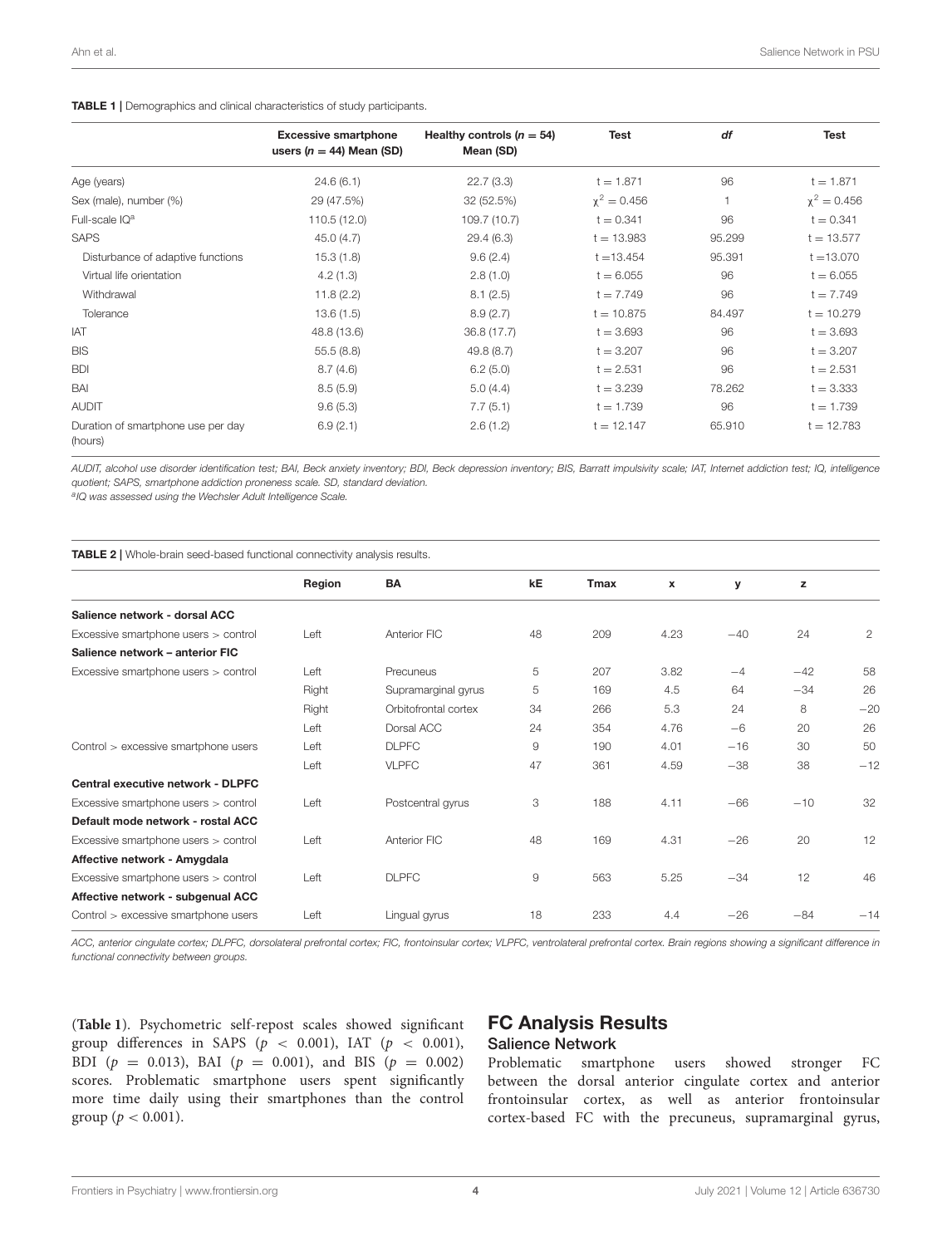

<span id="page-4-0"></span>FIGURE 1 | Increases and decreases in dorsal anterior cingulate cortex (dorsal ACC) and frontoinsular cortex-based functional connectivity (FC) in problematic smartphone users, compared to controls. All imaging analyses were corrected for multiple comparisons using a combination of voxel-level thresholds ( $p < 0.001$ ) and cluster extent threshold false discovery rate correction (*p* < 0.05). (A) Dorsal ACC-based FC was enhanced with the left anterior frontoinsular cortex in problematic smartphone users, compared to controls. (B) Left frontoinsular cortex-based FC was decreased with left ventrolateral prefrontal cortex (VLPFC) and left dorsolateral prefrontal cortex (DLPFC) in problematic smartphone users, compared to controls. (C) Left frontoinsular cortex-based FC was enhanced with precuneus, right supramarginal gyrus, right orbitofrontal cortex and dorsal ACC.



<span id="page-4-1"></span>FIGURE 2 | Increases and decreases in seed-based FC among problematic smartphone users, compared to controls. All imaging analyses were corrected for multiple comparisons using a combination of voxel-level thresholds (*p* < 0.001) and cluster extent threshold false discovery rate correction (*p* < 0.05). **(A–C)** Brain regions with enhanced FC in problematic smartphone users, compared to controls. (A) Left dorsolateral prefrontal cortex (DLPFC)-based FC was increased with the left postcentral gyrus. (B) Right rostral anterior cingulate cortex (ACC)-based FC was increased with the left anterior frontoinsular cortex. (C) Right amygdala-based FC was increased with DLPFC. (D) Brain regions with decreased FC in problematic smartphone users, compared to controls. The right subgenual ACC and left lingual gyrus show differences in functional connectivity with right subgenual ACC-seeded analysis between the groups.

orbitofrontal cortex, and dorsal anterior cingulate cortex, relative to control users (**[Table 2](#page-3-1)**, **[Figure 1](#page-4-0)**). In contrast, problematic smartphone users demonstrated weaker

anterior frontoinsular cortex-based FC with the dorsolateral prefrontal cortex, and ventrolateral prefrontal cortex than control users.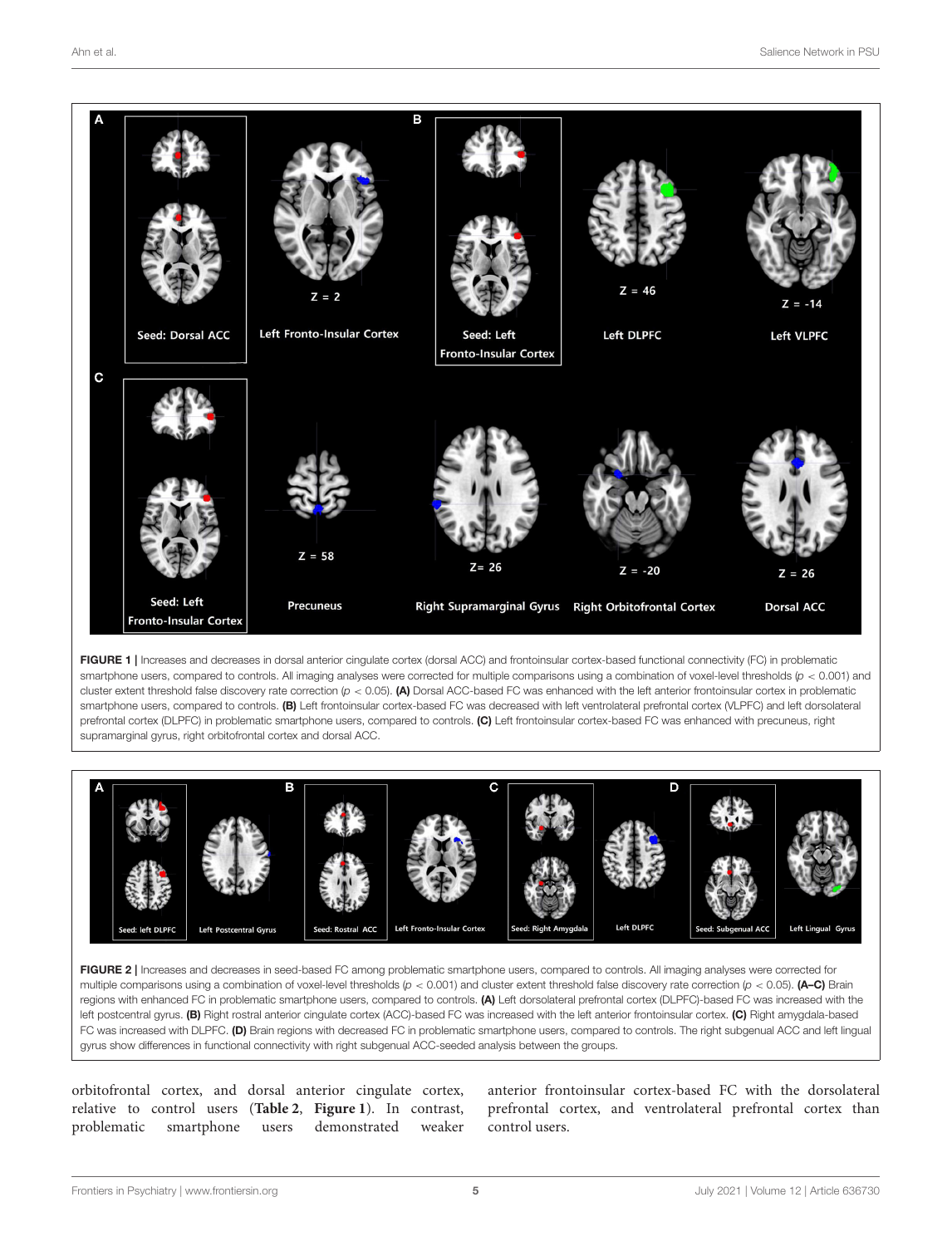

#### <span id="page-5-0"></span>Central Executive Network

Problematic smartphone users exhibited stronger dorsolateral prefrontal cortex FC with the left precentral gyrus than control users (**[Figure 2](#page-4-1)**).

#### Default Mode Network

Problematic smartphone users showed greater right rostral anterior cingulate cortex FC with the anterior frontoinsular cortex than control users.

#### Affective Network

Compared to the control group, problematic smartphone users exhibited stronger FC between the amygdala and dorsolateral prefrontal cortex. Problematic smartphone users also showed weaker FC between the right subgenual anterior cingulate cortex and lingual gyrus.

### Correlation Between FC Strengths and Psychometric Measures

We found no significant correlations between FC strengths and clinical variables (smartphone usage times, SAPS score, and BIS score).

## **DISCUSSION**

Consistent with our hypothesis, we comprehensively identified FC changes in the salience, central executive, default mode, and affective networks among problematic smartphone users (**[Figure 3](#page-5-0)**). We observed enhanced FC within the salience network and between the default mode network and salience network in problematic smartphone users, compared to controls. Meanwhile, we noted decreased FC between the salience network and central executive network among problematic smartphone users. Overall, neurobiological changes in FC of key networks centered around the salience network were observed in problematic smartphone users.

Enhanced FC within the salience network was observed among problematic smartphone users. In particular, we noted enhanced FC between the anterior frontoinsular cortex and dorsal anterior cingulate cortex during the resting state and enhanced FC between the anterior frontoinsular cortex and supramarginal gyrus. The salience network reacts to degrees of subjective salience and acts as a switch between the default mode network and the central executive network [\(10,](#page-7-9) [36\)](#page-8-5). The anterior frontoinsular cortex and dorsal anterior cingulate cortex are the two key nodes of the salience network [\(10\)](#page-7-9); the supramarginal gyrus is also known as a salience network node [\(37\)](#page-8-6). The anterior frontoinsular cortex facilitates bottom-up detection of salient events and modulates access to attention and working memory resources. Strong neural functional coupling between the anterior frontoinsular cortex and dorsal anterior cingulate cortex has been shown to facilitate rapid access to the motor system [\(10\)](#page-7-9). Enhanced interaction within the salience network in problematic smartphone users may represent enhanced salience for cues related to smartphones and may provoke more frequent use of smartphones in problematic users.

Our data highlighted enhanced FC between the salience network and default mode network in problematic smartphone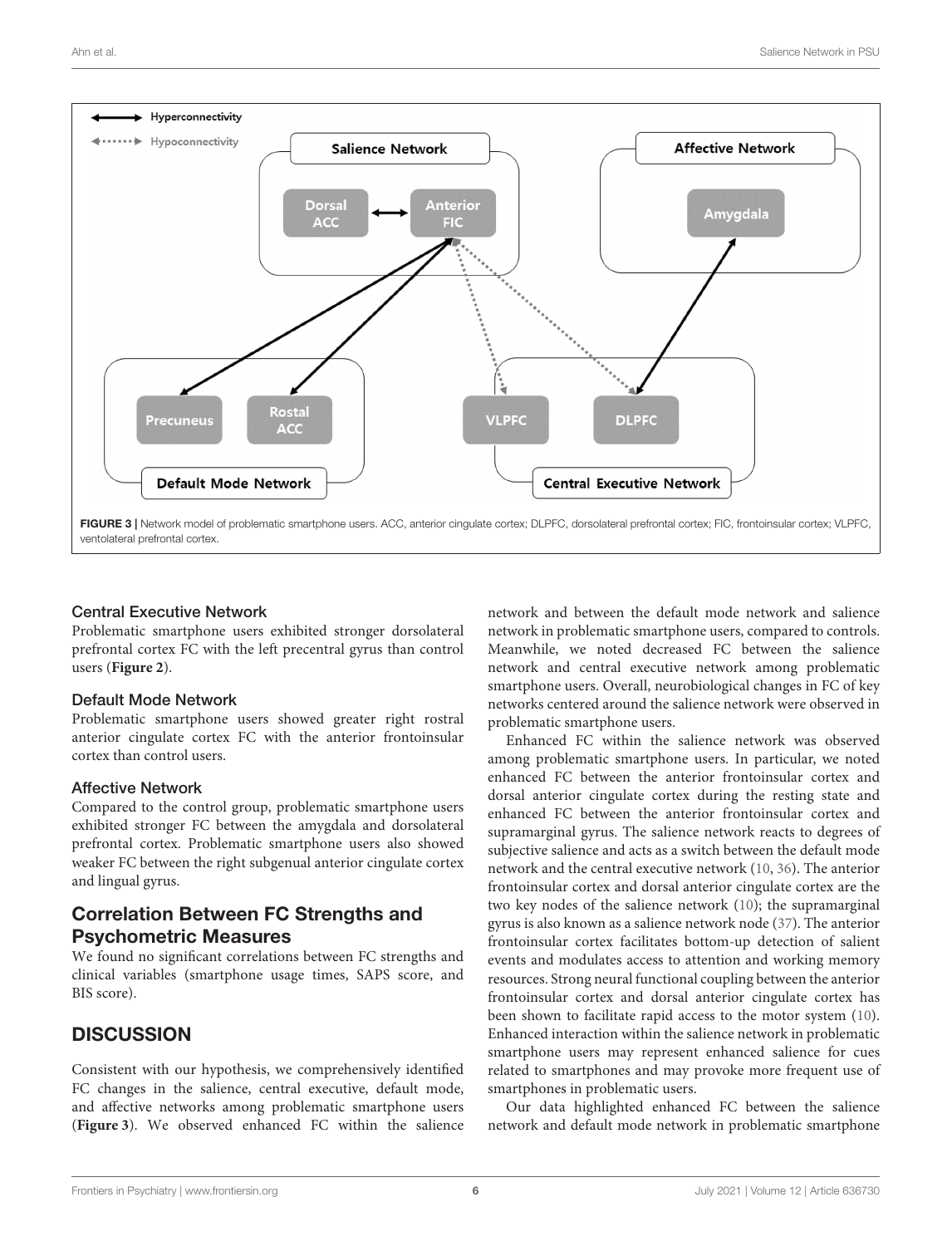users, as enhanced FC was found between the rostral anterior cingulate cortex and anterior frontoinsular cortex, as well as between the precuneus and anterior frontoinsular cortex. The rostral anterior cingulate cortex and precuneus are critical hubs of the default mode network [\(38\)](#page-8-7), and enhanced FC between the salience and default mode networks in problematic smartphone users suggests decreased engagement of executive control or reflective system [\(39\)](#page-8-8). Our findings are consistent with previous studies that reported enhanced FC between the frontoinsular cortex and default mode network in nicotinedependent smokers [\(40\)](#page-8-9) and Individuals with Internet gaming disorder [\(17\)](#page-7-29). Aberrant FC between the frontoinsular cortex and default mode network is known to be involved in development and maintenance of addiction [\(41\)](#page-8-10). Altogether, these results suggest a need to consider changes in resting state FC in problematic smartphone users as indicative of behavioral addiction. Additionally, we also noted enhanced FC between the anterior frontoinsular cortex and orbitofrontal cortex in problematic smartphone users. The orbitofrontal cortex is a major area of motivation, drive, and salience evaluation and has been found to be impaired in drug addiction [\(42\)](#page-8-11) and behavioral addiction [\(43](#page-8-12)[–45\)](#page-8-13). Overall, our results are consistent with viewing problematic smartphone use from the perspective of behavioral addiction.

Interestingly, we recorded reduced FC between the salience network and central executive network, observing reduced FC between the anterior frontoinsular cortex and dorsolateral prefrontal cortex and between the anterior frontoinsular cortex and ventrolateral prefrontal cortex in problematic smartphone users, compared to healthy controls. The dorsolateral prefrontal cortex is a critical node of the central executive network [\(10\)](#page-7-9), and the ventrolateral prefrontal cortex, which coactivates with the central executive network, is known to be involved in numerous cognitive operations [\(43\)](#page-8-12). In a previous study of altered core brain network interactions in adolescents with Internet gaming disorder, abnormal functional and structural connections between the salience network and central executive network were deemed to be mediators of impaired cognitive control in adolescents with Internet gaming disorder [\(41\)](#page-8-10). Also, one previous study proposed weakened cognitive control, which is related to function of the central executive network, as an important neurobiological basis of Internet gaming disorder [\(43\)](#page-8-12). When using smartphones, individuals need to find a balance between the bottom-up smartphone-related salient stimuli and top-down inhibitory control of excessive usage, which negatively affects daily function. The reduced FC between the salience network and central executive network in problematic smartphone users observed in this study may suggest that these individuals are unable to control their smartphone usage and thus succumb to the temptation of pleasure from overuse.

Also noteworthy is that we were able to identify enhanced FC between the affective network and salience network and between the affective network and central executive network. We observed enhanced FC between the amygdala and dorsolateral prefrontal cortex during the resting state in problematic smartphone users.

The amygdala is a key area responsible for generating and processing emotion that is involved in bottom-up attention to emotional stimuli [\(44,](#page-8-14) [44\)](#page-8-14), and researchers have reported that levels of impulsivity were positively correlated with amygdaladorsolateral prefrontal cortex connectivity [\(46\)](#page-8-15). These results may indicate that aberrant FC between the affective network and central executive network might contribute to impulsivity in problematic smartphone users.

Lastly, we observed aberrant FC in brain regions responsible for sensory processing (e.g., the postcentral gyrus and lingual gyrus). Previous studies have demonstrated that patients with Internet gaming disorder and problematic smartphone users show aberrant FC in brain regions responsible for sensory processing [\(44,](#page-8-14) [45\)](#page-8-13). Taken together, aberrant FC in brain regions responsible for sensory processing may reflect "bottom-up" neural processing in problematic smartphone users.

We acknowledge that this study has several shortcomings. Firstly, this study was designed as a cross-sectional analysis and thus limited in identifying causal relationships between changes in resting state FC and problematic smartphone use. Secondly, this study was limited in that problematic smartphone usage was evaluated only by self-reporting questionnaires and clinical interviews. Future studies with more precise measures of smartphone usage patterns are needed. Third, resting-state scan time was relatively short. Sufficient scan length can improve reliability and enable rigorous censoring for motion correction [\(46\)](#page-8-15). Lastly, the age distribution of the subjects enrolled in this study was relatively large. As smartphone usage time was evaluated via self-reports, differences in smartphone usage time and smartphone usage pattern across different age groups might not be accurately reflected in the study. These limitations might account for why we found no significant correlation between FC strength and clinical variables. When related research is conducted in the future, stratification analysis according to age will be required.

Despite these limitations, we identified changes in underlying neural correlates of problematic smartphone users by analyzing key networks, including the salience, central executive, default mode, and affective networks, from the perspective of behavioral addiction. Overall, our results from multiple network analysis suggests that neurobiological changes centered around the salience network are associated with problematic smartphone use.

# DATA AVAILABILITY STATEMENT

The completely anonymized raw data supporting the conclusions of this article will be made available by the authors upon request to the corresponding author, without undue reservation.

# ETHICS STATEMENT

The studies involving human participants were reviewed and approved by Institutional Review Board at Yonsei University.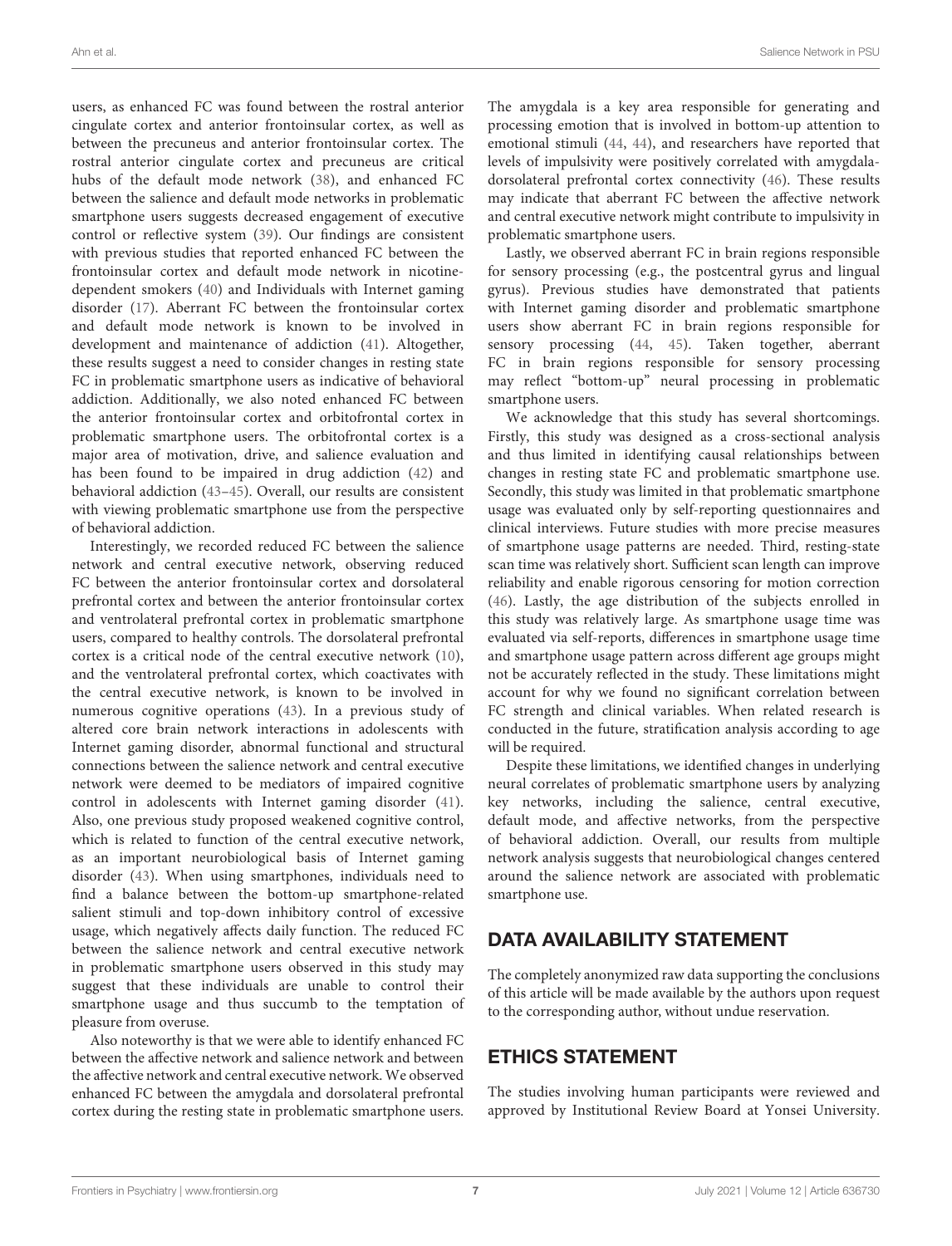The patients/participants provided their written informed consent to participate in this study.

## AUTHOR CONTRIBUTIONS

DL and Y-CJ conceived and designed the study. DL recruited participants. JA analyzed data and drafted the manuscript. KN and Y-CJ provided critical revision of the manuscript and important intellectual content. All authors had full access to all data in the study, take responsibility for the integrity of the data

## **REFERENCES**

- <span id="page-7-0"></span>1. Wike R, Oates R. Emerging Nations Embrace Internet, Mobile Technology: Cell Phones Nearly Ubiquitous in Many Countries. Washington, DC: Pew Research Center (2014).
- <span id="page-7-1"></span>2. Maxwell R, Miller T. How Green Is Your Smartphone? Cambridge: Polity (2020).
- <span id="page-7-2"></span>3. Van Deursen AJ, Bolle CL, Hegner SM, Kommers PA. Modeling habitual and addictive smartphone behavior: The role of smartphone usage types, emotional intelligence, social stress, self-regulation, age, and gender. Comput Human Behav. (2015) 45:411–20. doi: [10.1016/j.chb.2014.12.039](https://doi.org/10.1016/j.chb.2014.12.039)
- <span id="page-7-3"></span>4. Hadar A, Hadas I, Lazarovits A, Alyagon U, Eliraz D, Zangen A. Answering the missed call: initial exploration of cognitive and electrophysiological changes associated with smartphone use and abuse. PLoS ONE. (2017) 12:e0180094. doi: [10.1371/journal.pone.0180094](https://doi.org/10.1371/journal.pone.0180094)
- <span id="page-7-4"></span>5. Demirci K, Akgönül M, Akpinar A. Relationship of smartphone use severity with sleep quality, depression, and anxiety in university students. J Behav Addict. (2015) 4:85–92. doi: [10.1556/2006.4.2015.010](https://doi.org/10.1556/2006.4.2015.010)
- <span id="page-7-5"></span>6. Harris B, Regan T, Schueler J, Fields SA. Problematic mobile phone and smartphone use scales: a systematic review. Front Psychol. (2020) 11:672. doi: [10.3389/fpsyg.2020.00672](https://doi.org/10.3389/fpsyg.2020.00672)
- <span id="page-7-6"></span>7. Lin Y-H, Chiang C-L, Lin P-H, Chang L-R, Ko C-H, Lee Y-H, et al. Proposed diagnostic criteria for smartphone addiction. PLoS ONE. (2016) 11:e0163010. doi: [10.1371/journal.pone.0163010](https://doi.org/10.1371/journal.pone.0163010)
- <span id="page-7-7"></span>8. Brand M, Young KS, Laier C, Wölfling K, Potenza MN. Integrating psychological and neurobiological considerations regarding the development and maintenance of specific internet-use disorders: an Interaction of Person-Affect-Cognition-Execution (I-PACE) model. Neurosci Biobehav Rev. (2016) 71:252–66. doi: [10.1016/j.neubiorev.2016.08.033](https://doi.org/10.1016/j.neubiorev.2016.08.033)
- <span id="page-7-8"></span>9. Brand M, Wegmann E, Stark R, Müller A, Wölfling K, Robbins TW, et al. The Interaction of Person-Affect-Cognition-Execution (I-PACE) model for addictive behaviors: update, generalization to addictive behaviors beyond internet-use disorders, and specification of the process character of addictive behaviors. Neurosci Biobehav Rev. (2019) 104:1– 10. doi: [10.1016/j.neubiorev.2019.06.032](https://doi.org/10.1016/j.neubiorev.2019.06.032)
- <span id="page-7-9"></span>10. Menon V, Uddin LQ. Saliency, switching, attention and control: a network model of insula function. Brain Struct Funct. (2010) 214:655– 67. doi: [10.1007/s00429-010-0262-0](https://doi.org/10.1007/s00429-010-0262-0)
- <span id="page-7-10"></span>11. Schilbach L, Bzdok D, Timmermans B, Fox PT, Laird AR, Vogeley K, et al. Introspective minds: using ALE meta-analyses to study commonalities in the neural correlates of emotional processing, social & unconstrained cognition. PLoS ONE. (2012) 7:e30920. doi: [10.1371/journal.pone.0030920](https://doi.org/10.1371/journal.pone.0030920)
- <span id="page-7-11"></span>12. Menon V. Large-scale brain networks and psychopathology: a unifying triple network model. Trends Cogn Sci. (2011) 15:483–506. doi: [10.1016/j.tics.2011.08.003](https://doi.org/10.1016/j.tics.2011.08.003)
- <span id="page-7-12"></span>13. Raichle ME, Snyder AZ. A default mode of brain function: a brief history of an evolving idea. Neuroimage. (2007) 37:1083– 90. doi: [10.1016/j.neuroimage.2007.02.041](https://doi.org/10.1016/j.neuroimage.2007.02.041)
- <span id="page-7-13"></span>14. Yeo BT, Krienen FM, Sepulcre J, Sabuncu MR, Lashkari D, Hollinshead M, et al. The organization of the human cerebral cortex estimated by intrinsic functional connectivity. J Neurophysiol. (2011) 106:1125– 65. doi: [10.1152/jn.00338.2011](https://doi.org/10.1152/jn.00338.2011)

and the accuracy of the data analysis, and critically reviewed and approved the final version of this manuscript for publication.

#### FUNDING

This study was funded by a grant of the Korean Mental Health Technology R&D Project, Ministry of Health & Welfare, Republic of Korea (HM14C2578), and the National Research Foundation of Korea (NRF) grant funded by the Korean government (MSIT) (2020R1C1C1011171).

- <span id="page-7-14"></span>15. Lindquist KA, Wager TD, Kober H, Bliss-Moreau E, Barrett LF. The brain basis of emotion: a meta-analytic review. Behav Brain Sci. (2012) 35:121. doi: [10.1017/S0140525X11000446](https://doi.org/10.1017/S0140525X11000446)
- <span id="page-7-15"></span>16. Zhang J, Ma S-S, Yan C-G, Zhang S, Liu L, Wang L-J, et al. Altered coupling of default-mode, executive-control and salience networks in internet gaming disorder. Eur Psychiatry. (2017) 45:114–20. doi: [10.1016/j.eurpsy.2017.06.012](https://doi.org/10.1016/j.eurpsy.2017.06.012)
- <span id="page-7-29"></span>17. Zhang JT, Yao YW, Li CSR, Zang YF, Shen ZJ, Liu L, et al. Altered resting-state functional connectivity of the insula in young adults with I nternet gaming disorder. Addict Biol. (2016) 21:743–51. doi: [10.1111/adb.12247](https://doi.org/10.1111/adb.12247)
- <span id="page-7-16"></span>18. Zhang J-T, Yao Y-W, Potenza MN, Xia C-C, Lan J, Liu L, et al. Altered restingstate neural activity and changes following a craving behavioral intervention for internet gaming disorder. Sci Rep. (2016) 6:1–8. doi: [10.1038/srep28109](https://doi.org/10.1038/srep28109)
- <span id="page-7-17"></span>19. Ko CH, Hsieh TJ, Wang PW, Lin WC, Yen CF, Chen CS, et al. Altered gray matter density and disrupted functional connectivity of the amygdala in adults with internet gaming disorder. Prog Neuropsychopharmacol Biol Psychiatry. (2015) 57:185–92. doi: [10.1016/j.pnpbp.2014.11.003](https://doi.org/10.1016/j.pnpbp.2014.11.003)
- <span id="page-7-18"></span>20. Chun J-W, Choi J, Kim J-Y, Cho H, Ahn K-J, Nam J-H, et al. Altered brain activity and the effect of personality traits in excessive smartphone use during facial emotion processing. Sci Rep. (2017) 7:12156. doi: [10.1038/s41598-017-08824-y](https://doi.org/10.1038/s41598-017-08824-y)
- <span id="page-7-19"></span>21. Chun J-W, Choi J, Cho H, Choi M-R, Ahn K-J, Choi J-S, et al. Role of frontostriatal connectivity in adolescents with excessive smartphone use. Front Psychiatry. (2018) 9:437. doi: [10.3389/fpsyt.2018.00437](https://doi.org/10.3389/fpsyt.2018.00437)
- <span id="page-7-20"></span>22. First MB, Spitzer RL, Gibbon M, Williams JB. Structured Clinical Interview for DSM-IV Axis I Disorders. New York, NY: New York State Psychiatric Institute (1995).
- <span id="page-7-21"></span>23. Wechsler D. Wechsler Adult Intelligence Scale–Fourth Edition (WAIS–IV). San Antonio, TX: NCS Pearson (2008). Vol. 22; p. 498. doi: [10.1037/t15169-000](https://doi.org/10.1037/t15169-000)
- <span id="page-7-22"></span>24. Kim D, Lee Y, Lee J, Nam JK, Chung Y. Development of Korean smartphone addiction proneness scale for youth. PLoS ONE. [\(2014\) 9:e97920. doi: 10.1371/journal.pone.00](https://doi.org/10.1371/journal.pone.0097920) 97920
- <span id="page-7-23"></span>25. Young KS. Caught in the Net: How to Recognize The Signs of Internet Addiction–and a Winning Strategy for Recovery. New York, NY: John Wiley & Sons (1998).
- <span id="page-7-24"></span>26. Patton JH, Stanford MS, Barratt ES. Factor structure of the Barratt impulsiveness scale. J Clin Psychol. [\(1995\) 51:768–74. doi: 10.1002/1097-](https://doi.org/10.1002/1097-4679(199511)51:6$<$768::aid-jclp2270510607$>$3.0.co;2-1) 4679(199511)51:6<768::aid-jclp2270510607>3.0.co;2-1
- <span id="page-7-25"></span>27. Parkes L, Fulcher B, Yücel M, Fornito A. An evaluation of the efficacy, reliability, and sensitivity of motion correction strategies for resting-state functional MRI. Neuroimage. (2018) 171:415–36. doi: [10.1016/j.neuroimage.2017.12.073](https://doi.org/10.1016/j.neuroimage.2017.12.073)
- <span id="page-7-26"></span>28. Kullmann S, Pape A-A, Heni M, Ketterer C, Schick F, Häring H-U, et al. Functional network connectivity underlying food processing: disturbed salience and visual processing in overweight and obese adults. Cereb Cortex. (2012) 23:1247–56. doi: [10.1093/cercor/bhs124](https://doi.org/10.1093/cercor/bhs124)
- <span id="page-7-27"></span>29. Markett S, Reuter M, Montag C, Voigt G, Lachmann B, Rudorf S, et al. Assessing the function of the fronto-parietal attention network: Insights from resting-state fMRI and the attentional network test. Hum Brain Mapp. (2014) 35:1700–9. doi: [10.1002/hbm.22285](https://doi.org/10.1002/hbm.22285)
- <span id="page-7-28"></span>30. Milham MP, Banich MT, Barad V. Competition for priority in processing increases prefrontal cortex's involvement in top-down control: an